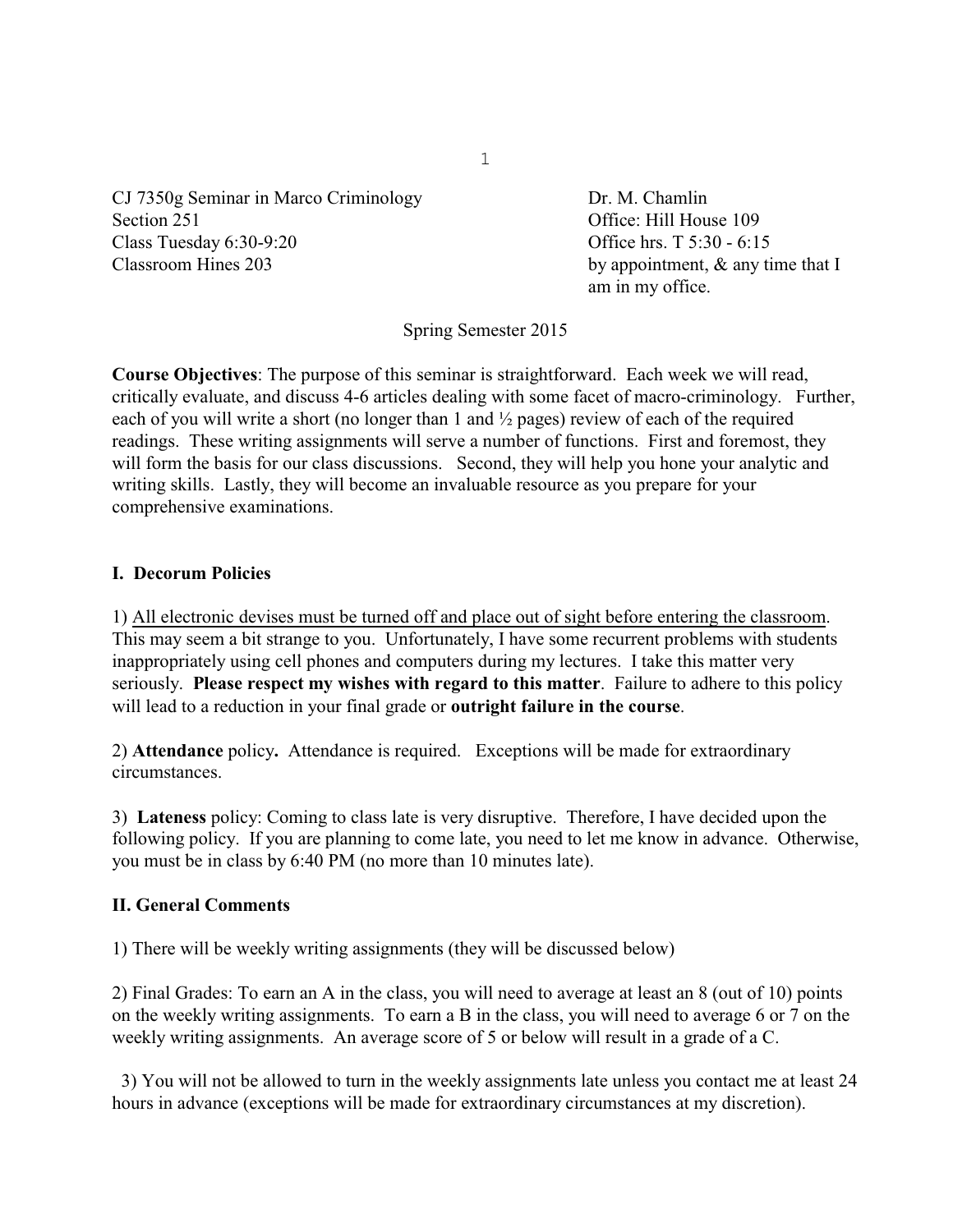4) My office phone number is (512) 245-6503. My e-mail address is [mitch.chamlin@txstate.edu.](mailto:mitchell.chamlin@uc.edu.) Please do not call me at home.

5) There will be no extra-credit assignments.

 6) The last day to drop this class without special permission from the University Administration is March  $26<sup>th</sup>$ .

7) Any student requesting special consideration with respect to testing procedures (e.g., extra time, electronic equipment, **or any other accommodation approved by the Office of Disability Services**) must register with the appropriate University authorities and confirm all arrangements with me within *the first two weeks of the quarter* (unless the problem emerges during the course of the semester).

8) Please treat the syllabus as a contract between me and you.

# **III. Weekly Assignments**

1. For each article: present a) the main theoretical points; b) unit of analysis and sample; c) major findings; and d) implications of the findings for the theory being tested.

2. Each assignment must be typed (pc or typewriter).

3. The **maximum** length of each article review is 1.5 pages (normal fonts, absolutely no exceptions).

Outline: This schedule is **subject to change**, depending on how quickly we move through the material.

**January 20<sup>th</sup>:** Introduction to macro-criminology No Readings: (handout)

**January 27<sup>th</sup>: Foundational Theory** 

1) Merton (1938). "Social Structure and Anomie." *American Sociological Review* 3:672-682.

2) Wirth (1938). "Urbanism as a Way of Life." *American Journal of Sociology* 44:1-24.

3) Mayhew and Levinger (1976). "Size and Density of Interaction in Human Aggregates." *American Journal of Sociology* 82:86-110.

4) Liska (1997). "Modeling the Relationships Between Macro Forms of Social Control." *Annual Review of Sociology* 23:39-61.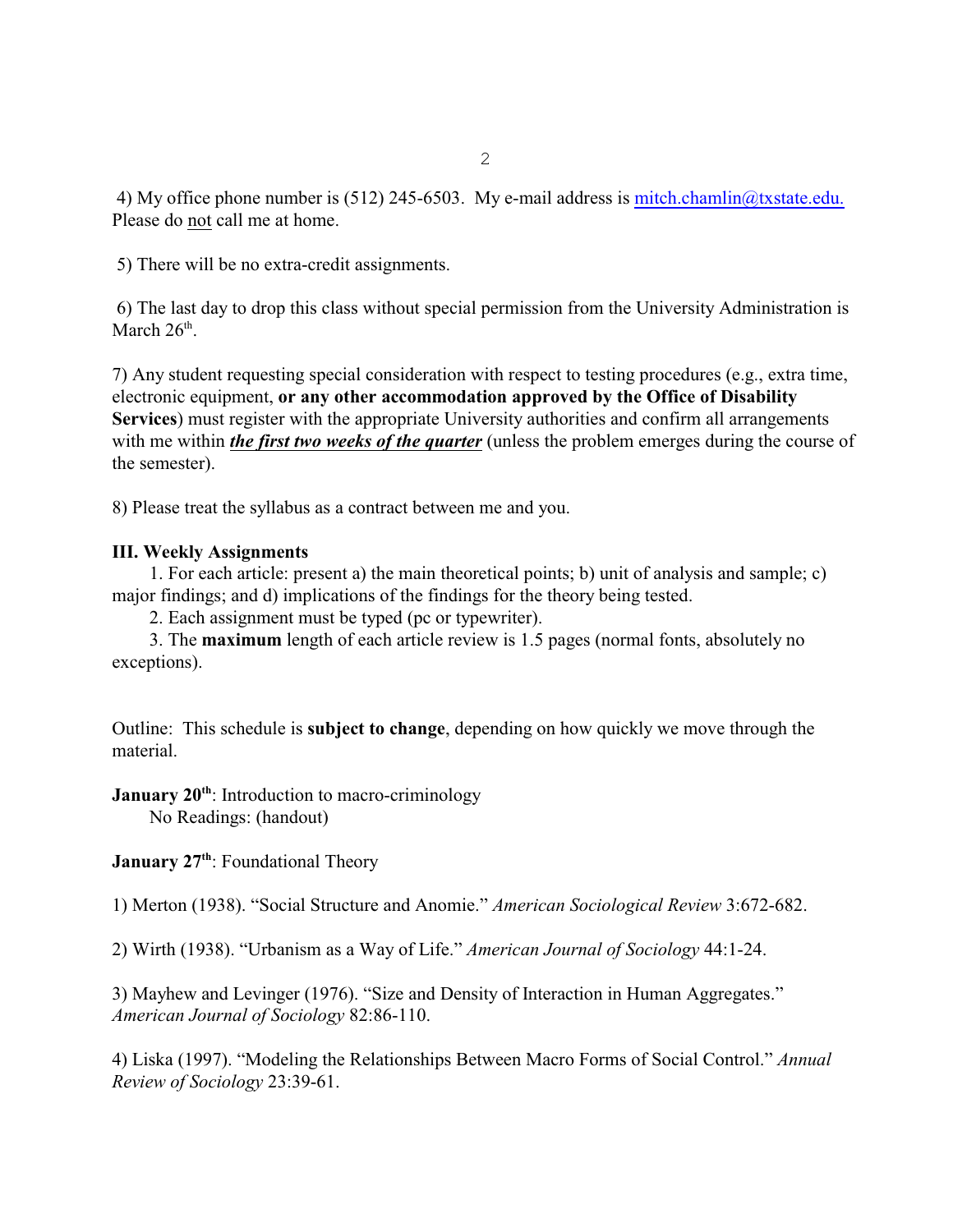5) Chamlin and Cochran (2005). "Ascribed Economic Inequality and Homicide Among Modern Societies: Toward the Development of a Cross-National Theory." *Homicide Studies* 9:3-29.

**February 3<sup>rd</sup>: Measuring Crime: Rates versus Count Measures?** 

1) Long (1980). "The Continuing Debate over the use of Ratio Variables: Fact and Fiction. Pp. 37- 67 in *Sociological Methodology*, edited by Karl F. Schuessler. San Franciaco: Jossey-Bass.

2) Gibbs and Erickson (1976). "Crime Rates of American Cities in an Ecological Context." *American Journal of Sociology* 82:605-620.

3) Chamlin and Cochran (1996) "Macro Social Measures of Crime: Toward the Selection of an Appropriate Deflator." *Journal of Crime & Justice* 19:121-144.

4) Chamlin and Cochran (2004). "An Excursus on the Population Size-Crime Relationship." *Western Criminological Review* 5:119-130.

5) Rotolo and Tittle (2006). "Population Size, Change, and Crime in U.S. Cities." *Journal of Quantitative Criminology* 22:341-367.

February 10<sup>th</sup>: Aggregation Issues in Macro-Level Research

1) Messner (1982). "Poverty, Inequality, and the Urban Homicide Rate." *Criminology* 20:103-114.

2) Bailey (1984). "Poverty, Inequality, and City Homicide Rates." *Criminology* 22:531-550.

3) Greenberg et al., (1981). "Aggregation Bias in Deterrence Research." *Journal of Research in Crime and Delinquency* 12:128-137.

4) Chamlin et al. (1992). "Time Aggregation and Time Lag in Macro-Level Deterrence Research." *Criminology* 30:377-395.

February 17<sup>th</sup>" Modeling Issues in Macro-Level Research

1) Gordon (1967). "Issues in the Ecological Study of Delinquency" *American Sociological Review* 32: 927-944.

2) Land et al. (1990). "Structural Covariates of Homicide Rates." *American Journal of Sociology* 95:922-63.

3) Chamlin and Cochran (1998). Causality, Economic Conditions, and Burglary." *Criminology* 36:425-440.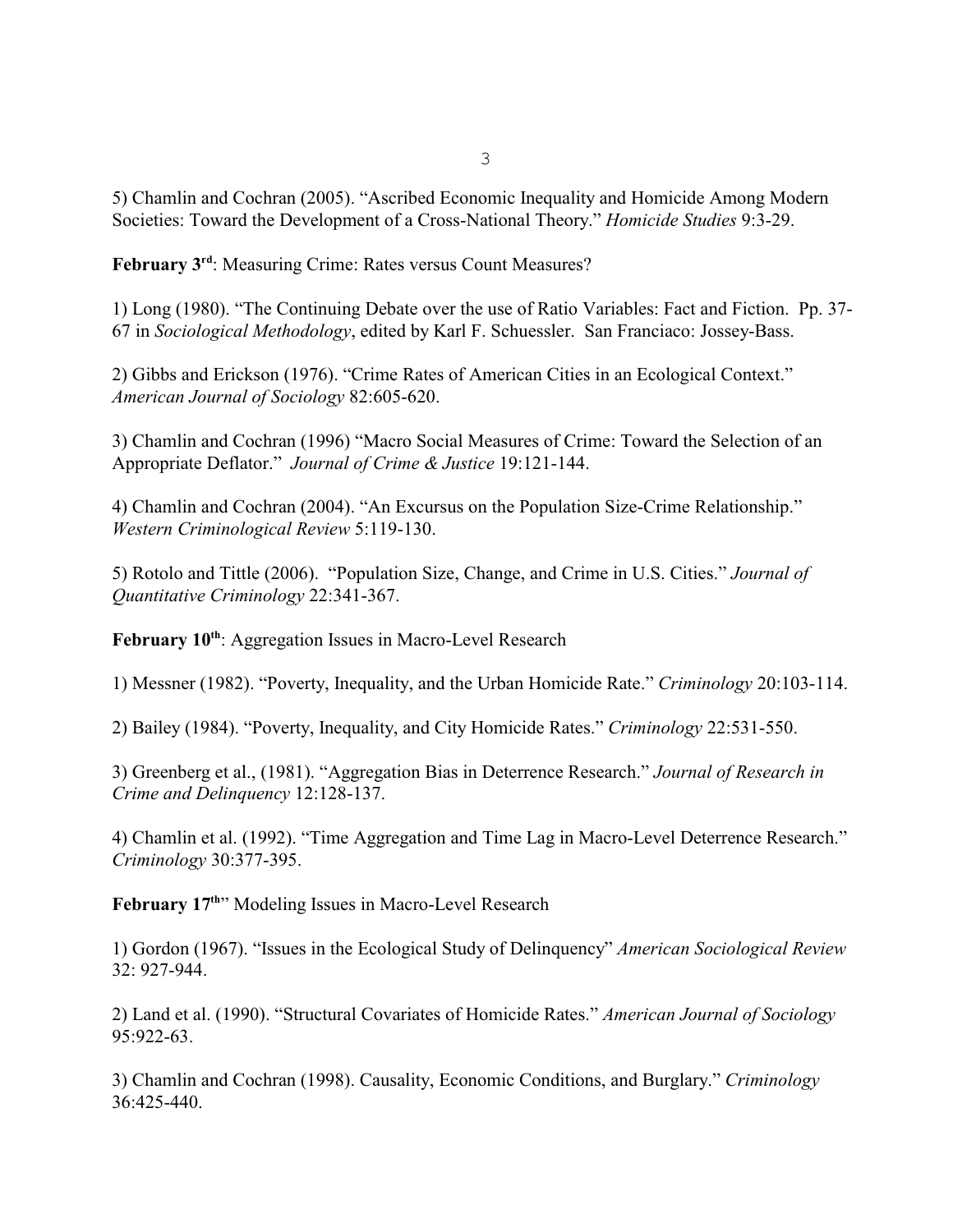4) Messner and Sampson (1991). "The Sex Ratio, Family Disruption, and Rates of Violent Crime." *Social Forces* 69:693-713.

5) Loftin and McDowall (1982). "The Police, Crime, and Economic Theory." *American Sociological Review* 47:393-401.

February 24<sup>st</sup>: Institutional Anomie Theory

1) Chamlin and Cochran (1995). "Assessing Messner and Rosenfeld's Institutional Anomie Theory: A Partial Test." *Criminology* 33: 411-429.

2) Messner and Rosenfeld (1997). "Political Restraint of the Market and Levels of Criminal Homicide." *Social Forces* 75:1393-1416.

3) Jensen. (2002). "Institutional Anomie and Societal Variations in Crime." *International Journal of Sociology and Social Policy* 22:45-74.

4) Chamlin and Cochran (2007). "An Evaluation of the Assumptions that Underlie Institutional Anomie Theory." *Theoretical Criminology* 11:39-61.

5) Levchak (2014) "Extending the Anomie Tradition." *Homicide Studies* (forthcoming).

**March 3<sup>rd</sup>: Reading Day (ACJS national meetings)** 

**March 10<sup>th</sup>: Conflict Theory I** 

1) Liska (1994). "Modeling the Conflict Perspective of Social Control", Inequality, Crime and Social Control eds. Bridges and Myers, pp.53-71.

2) Spitzer (1975). "Toward A Marxian Theory of Deviance." *Social Problems* 22:638-651.

3) Lynch et al. (1994). "The Rate of Surplus Labor and Crime." *Crime, Law and Social Change* 21: 15-48.

4) Chamlin (2009). "Threat to Whom?" *Deviant Behavior* 30:539-559.

**March 17<sup>th</sup>**: Spring Break - No class

4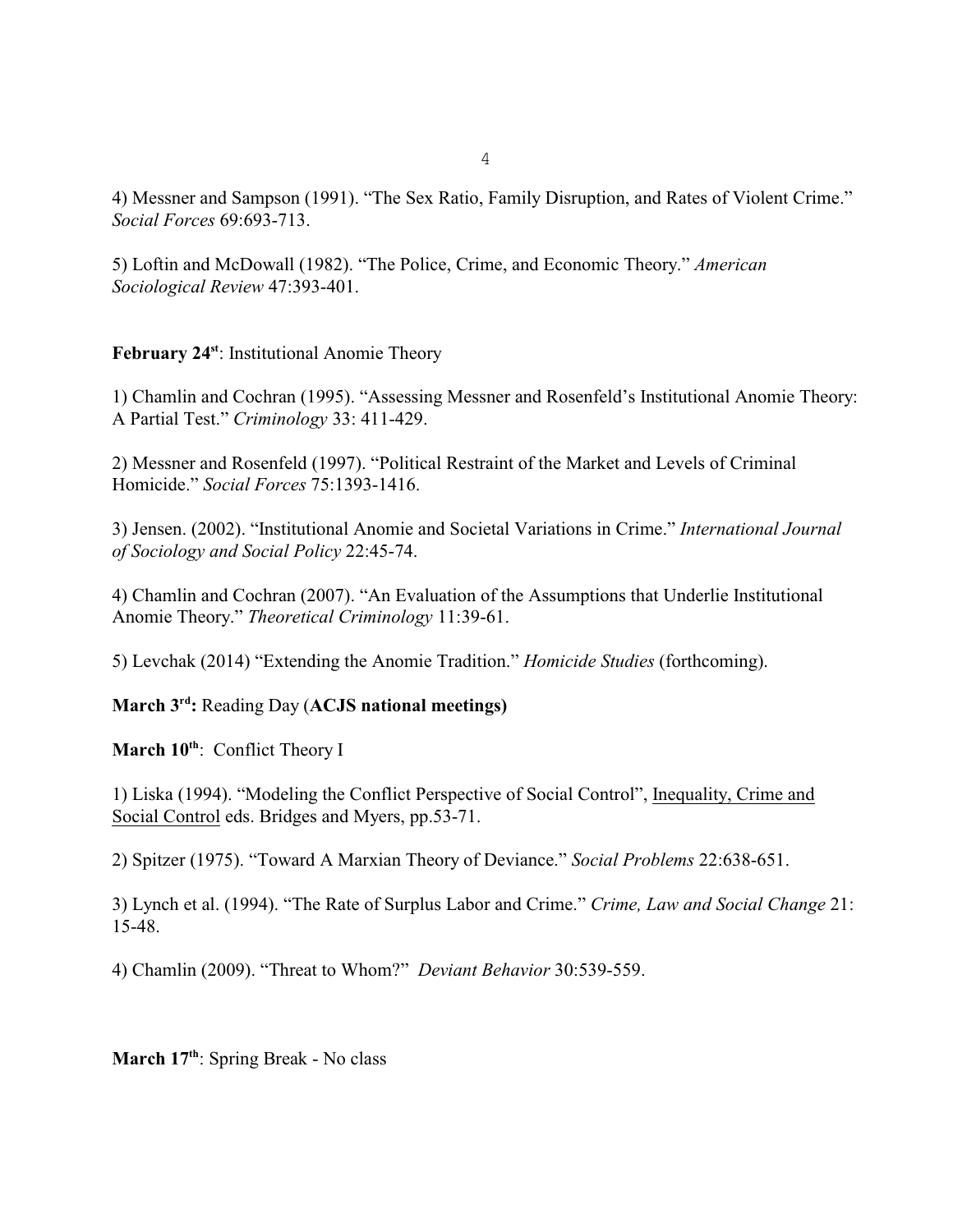# **March 24<sup>th</sup> Conflict Theory II**

1) Liska and Chamlin (1984). "Social Structure and Crime Control Among Macrosocial Units." *American Journal of Sociology* 90:383-395.

2) Jackson and Carroll (1981). "Race and the War on Crime." *American Sociological Review* 46:290-305.

3) Inverarity and Grattet (1989). "Institutional Response to Unemployment." *Contemporary Crises* 13:351-370.

4) Eitle et al. (2002). "Racial Threat and Social Control." *Social Forces* 81:557-576.

5) Parker et al. (2005). "Racial Threat, Concentrated Disadvantage and Social Control." *Criminology* 43:1111-1134.

## **March 31<sup>st</sup>**: Informal Social Control

1) Cohen and Felson (1979) "Social Change and Crime Rate Trends: A Routine Activity Approach." *American Sociological Review* 44:588-608.

2) Sampson and Groves (1989). "Community Structure and Crime: Testing Social-Disorganization Theory." *American Journal of Sociology* 94:774-802.

3) Bursik (1988). "Social Disorganization and Theories of Crime and Delinquency." *Criminology* 26:519-551.

4) Sampson (2003). "The Neighborhood Context of Well-Being." *Perspectives in Biology and Medicine* 43(3-Supplement):S53-S64.

April 7<sup>th</sup>: Welfare as Social Control?

1) Isaac, and Kelly (1981). Racial Insurgency, the State, and Welfare Expansion." *American Journal of Sociology* 86:1348-1386.

2) Jennings (1983). "Racial Insurgency, the State, and Welfare Expansion."*American Journal of Sociology* 88:1220-1236.

3) DeFronzo (1983). "Economic Assistance to Impoverished Americans. Criminology 21:119-136.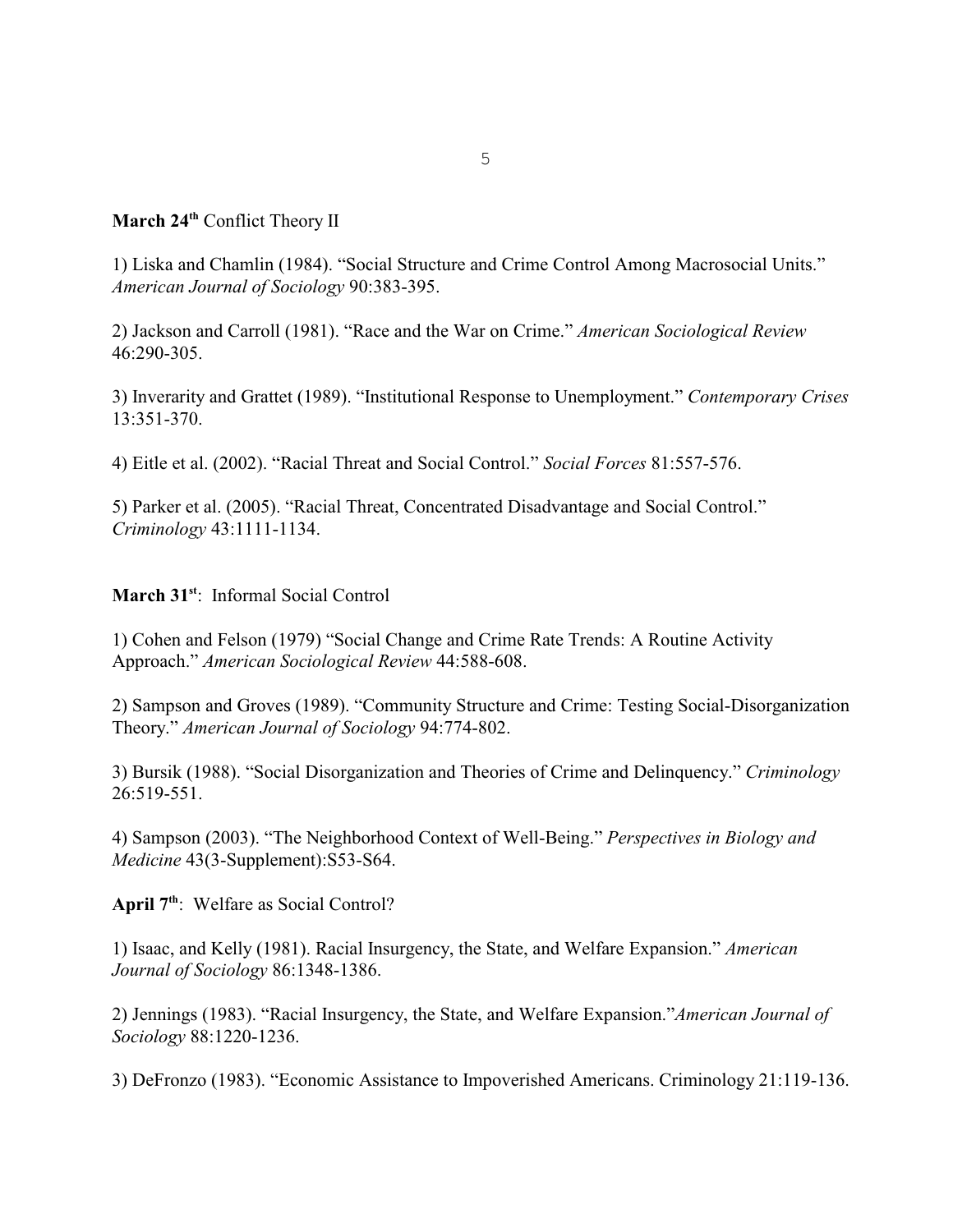6

4) Chamlin et al. (2007). "Welfare Policy as Social Control." *Criminal Justice Policy Review* 18:132-152.

April 14<sup>th</sup>: The Poverty Inequality Debate

1) Blau and Blau (1982). "The Cost of Inequality." *American Sociological Review* 47:114-129.

2) Williams (1984). "Economic Sources of Homicide." *American Sociological Review* 49:283-289

3) Pridemore (2008). "A Methodological Addition to the Cross-National Empirical Literature on Social Structure and Homicide." *Criminology* 46: 133-153.

4) Messner et al. (2010). "Poverty, Infant Mortality, and Homicide Rates in Cross-National Perspective." *Criminology* 48:509-537.

5) Rogers and Pridemore (2013). "The Effect of Poverty and Social Protection on National Homicide Rates." *Social Science Research* 42:584-595.

April 21<sup>st</sup>: Blalock, Lynching, and Testing Macro-Social Theory

1) Tolnay, et al. (1989). "Black Lynchings." *Social Forces* 67:605-623.

2) Reed (1989). "Comment on Tolnay, Beck, and Massey." *Social Forces* 67:624-625.

3) Creech et al. (1989). "Theory Testing and Lynching." *Social Forces* 67:626-630

4) Blalock (1989). "Percent Black and Lynchings Revisted." *Social Forces* 67:631-633

5) Tolnay et al. (1989). "The Power Threat Hypothesis and Black Lynchings." *Social Forces* 67:634-640.

April 28<sup>th</sup>: Durkheimian Theory and Crime

1) Krohn (1978). "A Durkheimian Analysis of International of International Crime Rates." *Social Forces* 17:303-313.

2) Messner (1982). "Societal Development, Social Equality, and Homicide: A Cross-National Test of a Durkheimian Model." *Social Forces* 61:225-240.

3) Pridemore et al. (2007). "An Interrupted Time Series-Analysis of Durkheim's Social Deregulation Theory." *Justice Quarterly* 24:271-290.